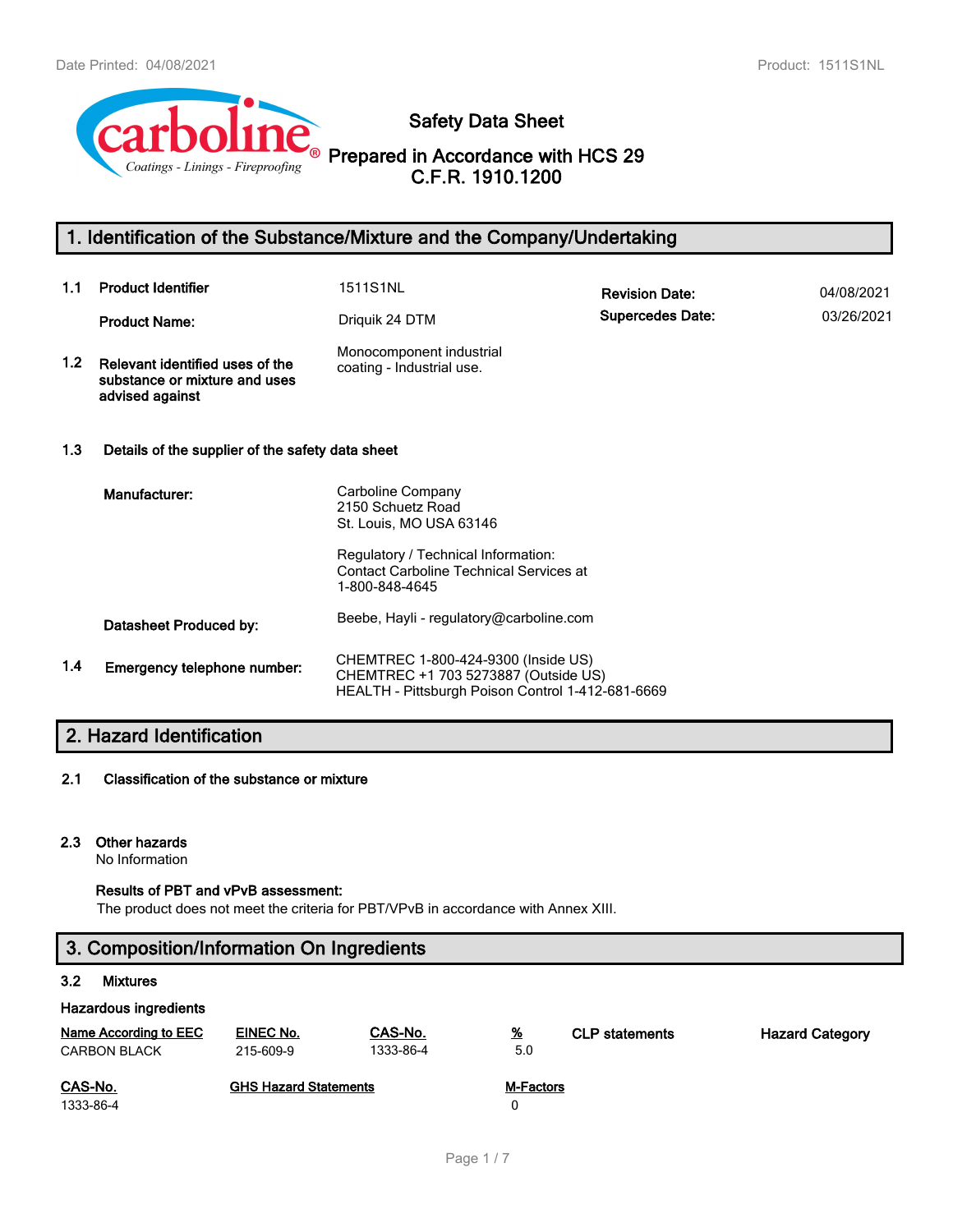**Additional Information:** The text for GHS Hazard Statements shown above (if any) is given in Section 16.

# **4. First-aid Measures**

### **4.1 Description of First Aid Measures**

**AFTER INHALATION:** Give oxygen or artificial respiration if needed. Remove person to fresh air. If signs/symptoms continue, get medical attention.

**AFTER SKIN CONTACT:** In case of contact, immediately flush skin with plenty of water for at least 15 minutes while removing contaminated clothing and shoes. If skin irritation persists, call a physician.

**AFTER EYE CONTACT:** Rinse thoroughly with plenty of water for at least 15 minutes and consult a physician.

**AFTER INGESTION:** Do NOT induce vomiting. Never give anything by mouth to an unconscious person. If swallowed, call a poison control centre or doctor immediately.

### **4.2 Most important symptoms and effects, both acute and delayed**

Irritating to eyes and skin. May be harmful if swallowed.

### **4.3 Indication of any immediate medical attention and special treatment needed**

No information available on clinical testing and medical monitoring. Specific toxicological information on substances, if available, can be found in section 11.

When symptoms persist or in all cases of doubt seek medical advice.

# **5. Fire-fighting Measures**

### **5.1 Extinguishing Media:**

None Known

**UNUSUAL FIRE AND EXPLOSION HAZARDS:** None known.

**FOR SAFETY REASONS NOT TO BE USED:** No Information

### **5.2 Special hazards arising from the substance or mixture**

No Information

### **5.3 Advice for firefighters**

SPECIAL FIREFIGHTING PROCEDURES: In the event of fire, wear self-contained breathing apparatus. Cool containers / tanks with water spray. The product is not flammable.

SPECIAL FIREFIGHTING PROTECTION EQUIPMENT: No Information

### **6. Accidental Release Measures**

### **6.1 Personal precautions, protective equipment and emergency procedures**

Ensure adequate ventilation. Use personal protective equipment. Evacuate personnel to safe areas. For personal protection see section 8.

### **6.2 Environmental precautions**

Do not allow material to contaminate ground water system. Prevent product from entering drains.

### **6.3 Methods and material for containment and cleaning up**

Prevent further leakage or spillage if safe to do so.

### **6.4 Reference to other sections**

No Information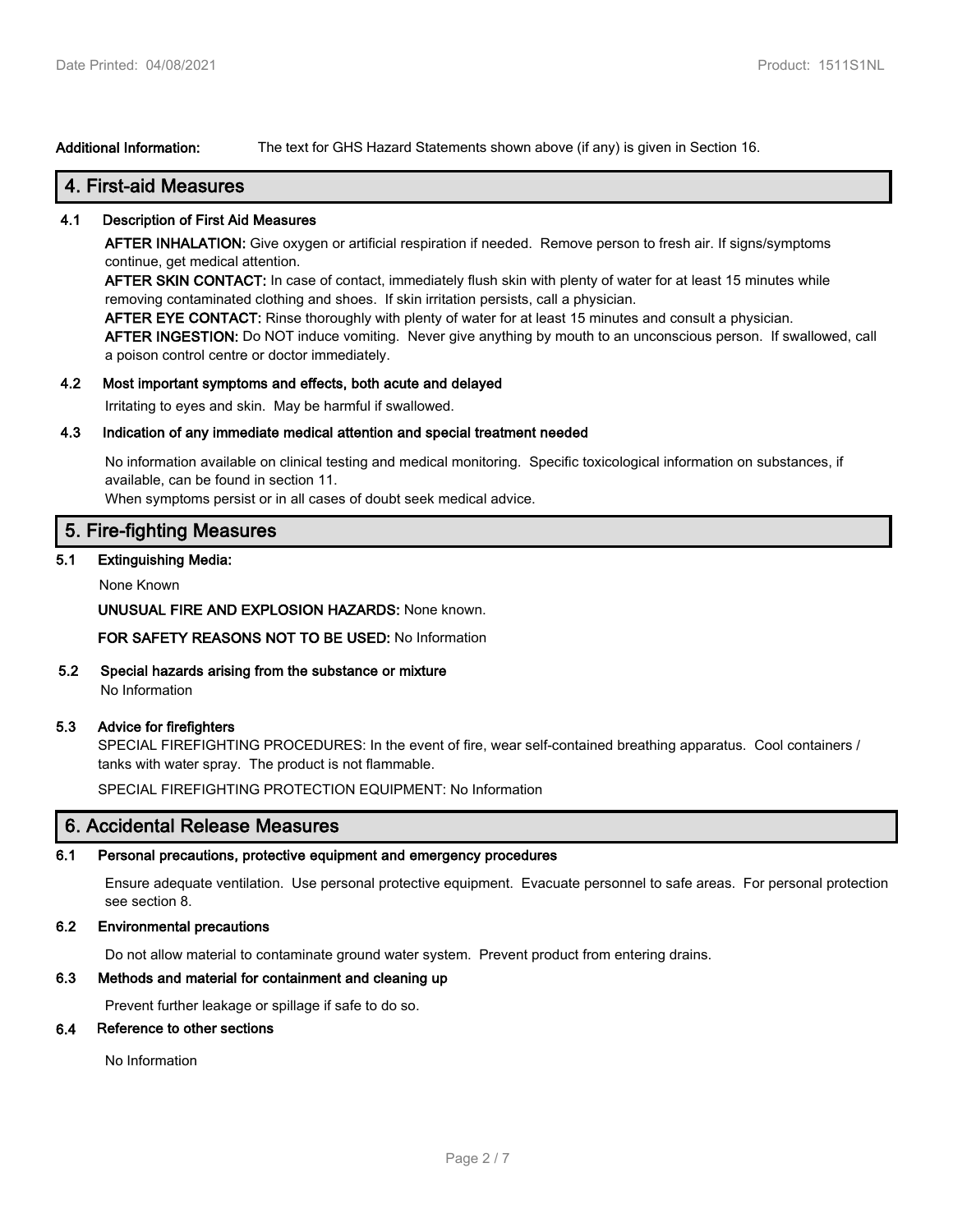### **7.1 Precautions for safe handling**

**INSTRUCTIONS FOR SAFE HANDLING :** Keep containers dry and tightly closed to avoid moisture absorption and contamination. Prepare the working solution as given on the label(s) and/or the user instructions. Ensure all equipment is electrically grounded before beginning transfer operations. Do not get in eyes, on skin, or on clothing. Use only with adequate ventilation/personal protection. Avoid breathing vapors, mist or gas. Wash thoroughly after handling. **PROTECTION AND HYGIENE MEASURES :** Handle in accordance with good industrial hygiene and safety practice. Wash hands before breaks and at the end of workday. When using, do not eat, drink or smoke.

### **7.2 Conditions for safe storage, including any incompatibilities**

# **CONDITIONS TO AVOID:** Do not freeze.

**STORAGE CONDITIONS:** Do not freeze. Keep containers tightly closed in a dry, cool and well-ventilated place.

### **7.3 Specific end use(s)**

No specific advice for end use available.

# **8. Exposure Controls/Personal Protection**

### **8.1 Control parameters**

## **Ingredients with Occupational Exposure Limits**

**(US)**

| <b>Name</b><br><b>CARBON BLACK</b> | CAS-No.<br>1333-86-4 | <b>ACGIH TWA</b><br>3 MGM3 | <b>ACGIH STEL</b><br>N/E | <b>ACGIH Ceiling</b><br>N/E |
|------------------------------------|----------------------|----------------------------|--------------------------|-----------------------------|
| <b>Name</b>                        | CAS-No.              | <b>OSHA PEL</b>            | <b>OSHA STEL</b>         |                             |
| <b>CARBON BLACK</b>                | 1333-86-4            | 3.5 MGM3                   | N/E                      |                             |

**FURTHER ADVICE:** Refer to the regulatory exposure limits for the workforce enforced in each country. Some components may not have been classified under the EU CLP Regulation.

### **8.2 Exposure controls**

### **Personal Protection**

**RESPIRATORY PROTECTION:** In order to avoid inhalation of spray-mist and sanding dust, all spraying and sanding must be done wearing adequate respirator. Use only with ventilation to keep levels below exposure guidelines reported in this document. User should test and monitor exposure levels to ensure all personnel are below guidelines. If not sure, or not able to monitor, use State or federally approved supplied air respirator. For silica containing coatings in a liquid state, and/or if no exposure limits are established above, air-supplied respirators are generally not required.

**EYE PROTECTION:** Safety glasses with side-shields.

**HAND PROTECTION:** Gloves should be discarded and replaced if there is any indication of degradation or chemical breakthrough. Impervious gloves. Request information on glove permeation properties from the glove supplier. Lightweight protective clothing

**OTHER PROTECTIVE EQUIPMENT:** Ensure that eyewash stations and safety showers are close to the workstation location. **ENGINEERING CONTROLS:** Avoid contact with skin, eyes and clothing. Ensure adequate ventilation, especially in confined areas.

# **9. Physical and Chemical Properties**

**9.1 Information on basic physical and chemical properties Appearance:** Viscous Liquid, Various Colors **Physical State** Liquid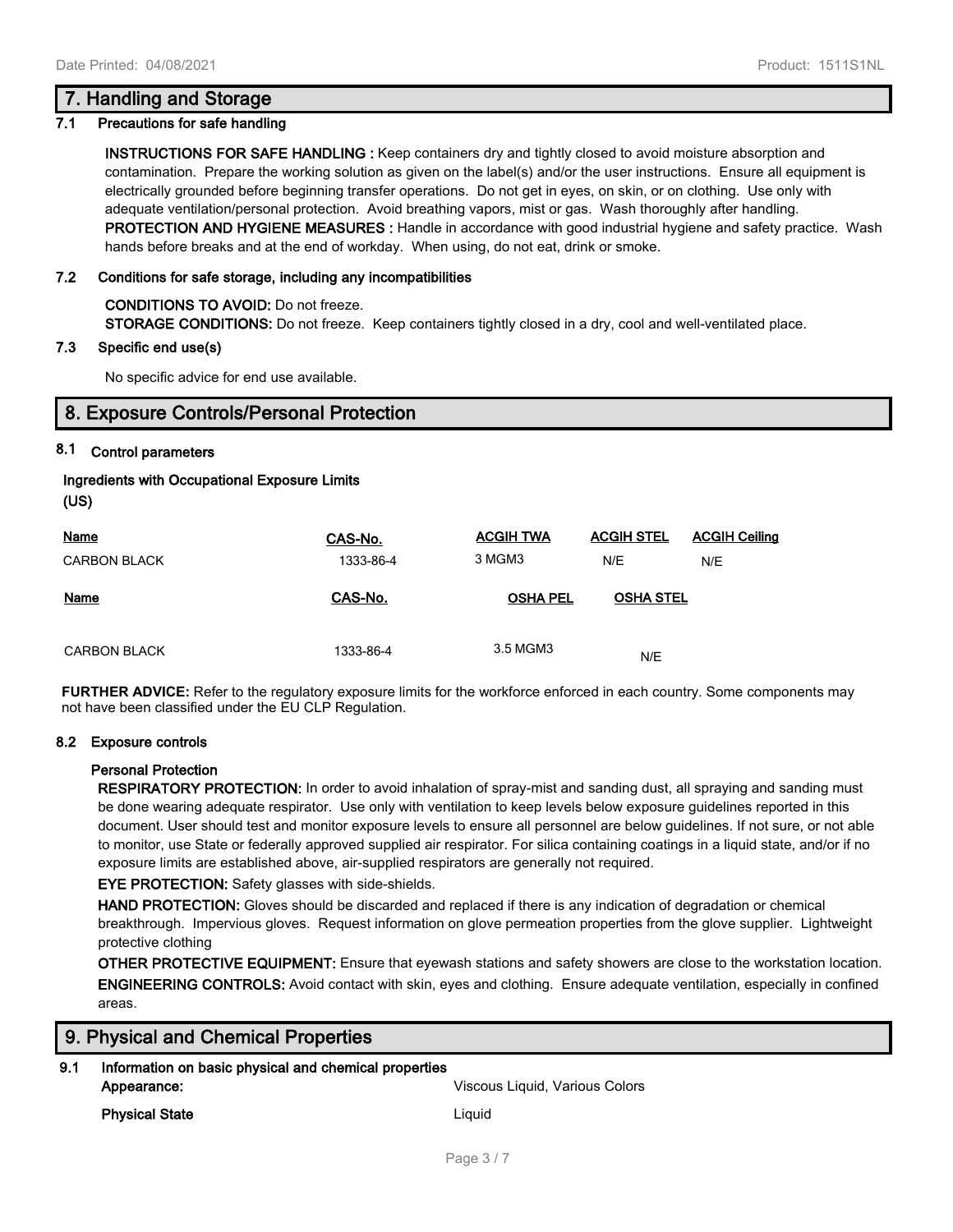| Odor                                                   | Ammoniacal                |
|--------------------------------------------------------|---------------------------|
| Odor threshold                                         | N/D                       |
| pH                                                     | N/D                       |
| Melting point / freezing point (°C)                    | N/D                       |
| Boiling point/range (°C)                               | 315F (157C) - 491F (255C) |
| Flash Point (°C)                                       | >201F (94C)               |
| <b>Evaporation rate</b>                                | Slower Than Ether         |
| Flammability (solid, gas)                              | Not determined            |
| Upper/lower flammability or explosive<br><b>limits</b> | $0.6 - 20.4$              |
| Vapour Pressure, mmHg                                  | N/D                       |
| Vapour density                                         | Heavier than Air          |
| <b>Relative density</b>                                | Not determined            |
| Solubility in / Miscibility with water                 | N/D                       |
| Partition coefficient: n-octanol/water                 | Not determined            |
| Auto-ignition temperature (°C)                         | Not determined            |
| Decomposition temperature (°C)                         | Not determined            |
| <b>Viscosity</b>                                       | Unknown                   |
| <b>Explosive properties</b>                            | Not determined            |
| <b>Oxidising properties</b>                            | Not determined            |
| Other information                                      |                           |
| VOC Content g/l:                                       | 164                       |
| Specific Gravity (g/cm3)                               | 1.17                      |

# **10. Stability and Reactivity**

### **10.1 Reactivity**

**9.2** 

No reactivity hazards known under normal storage and use conditions.

### **10.2 Chemical stability**

Stable under normal conditions.

## **10.3 Possibility of hazardous reactions**

Hazardous polymerisation does not occur.

# **10.4 Conditions to avoid**

Do not freeze.

# **10.5 Incompatible materials**

Strong oxidizing agents.

### **10.6 Hazardous decomposition products**

Carbon dioxide (CO2), carbon monoxide (CO), oxides of nitrogen (NOx), dense black smoke.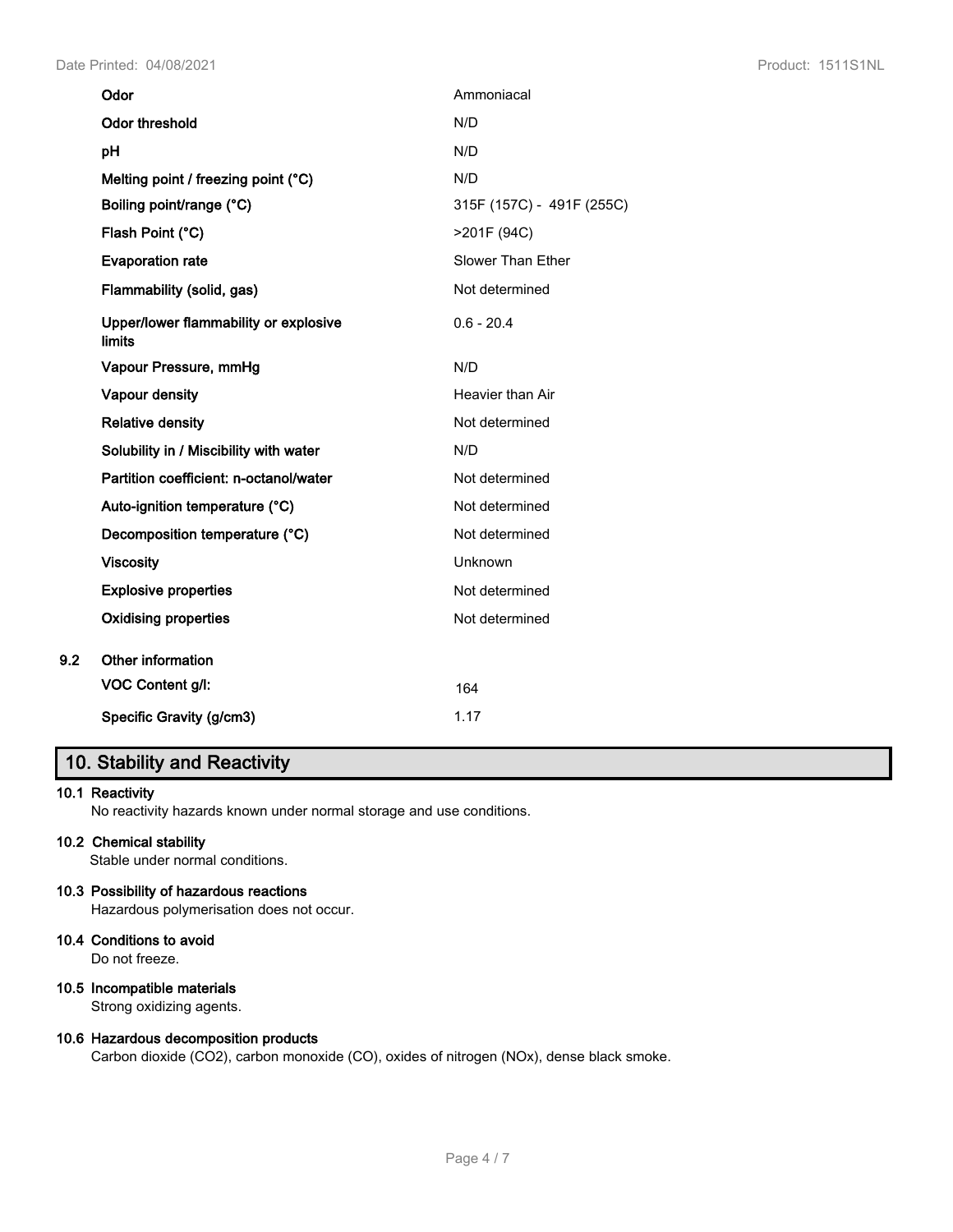# **11. Toxicological Information**

| 11.1 | Information on toxicological effects |         |  |
|------|--------------------------------------|---------|--|
|      | <b>Acute Toxicity:</b>               |         |  |
|      | Oral LD50:                           | N/D     |  |
|      | <b>Inhalation LC50:</b>              | N/D     |  |
|      | Irritation:                          | Unknown |  |
|      | Corrosivity:                         | Unknown |  |
|      | Sensitization:                       | Unknown |  |
|      | Repeated dose toxicity:              | Unknown |  |
|      | Carcinogenicity:                     | Unknown |  |
|      | Mutagenicity:                        | Unknown |  |
|      | Toxicity for reproduction:           | Unknown |  |
|      | STOT-single exposure:                | Unknown |  |
|      | STOT-repeated exposure:              | Unknown |  |
|      | Aspiration hazard:                   | Unknown |  |

**If no information is available above under Acute Toxicity then the acute effects of this product have not been tested. Data on individual components are tabulated below:**

| CAS-No.   | Chemical Name       | Oral LD50               | Dermal LD50   | Vapor LC50    | Gas LC50 | Dust/Mist<br><u>LC50</u> |
|-----------|---------------------|-------------------------|---------------|---------------|----------|--------------------------|
| 1333-86-4 | <b>CARBON BLACK</b> | 8000 mg/kg<br>oral, rat | Not Available | Not Available |          |                          |

## **Additional Information:**

No Information

# **12. Ecological Information**

- **12.1 Toxicity:**
- **EC50 48hr (Daphnia):** Unknown **IC50 72hr (Algae):** Unknown **LC50 96hr (fish):** Unknown **12.2 Persistence and degradability:** Unknown **12.3 Bioaccumulative potential:** Unknown **12.4 Mobility in soil:** Unknown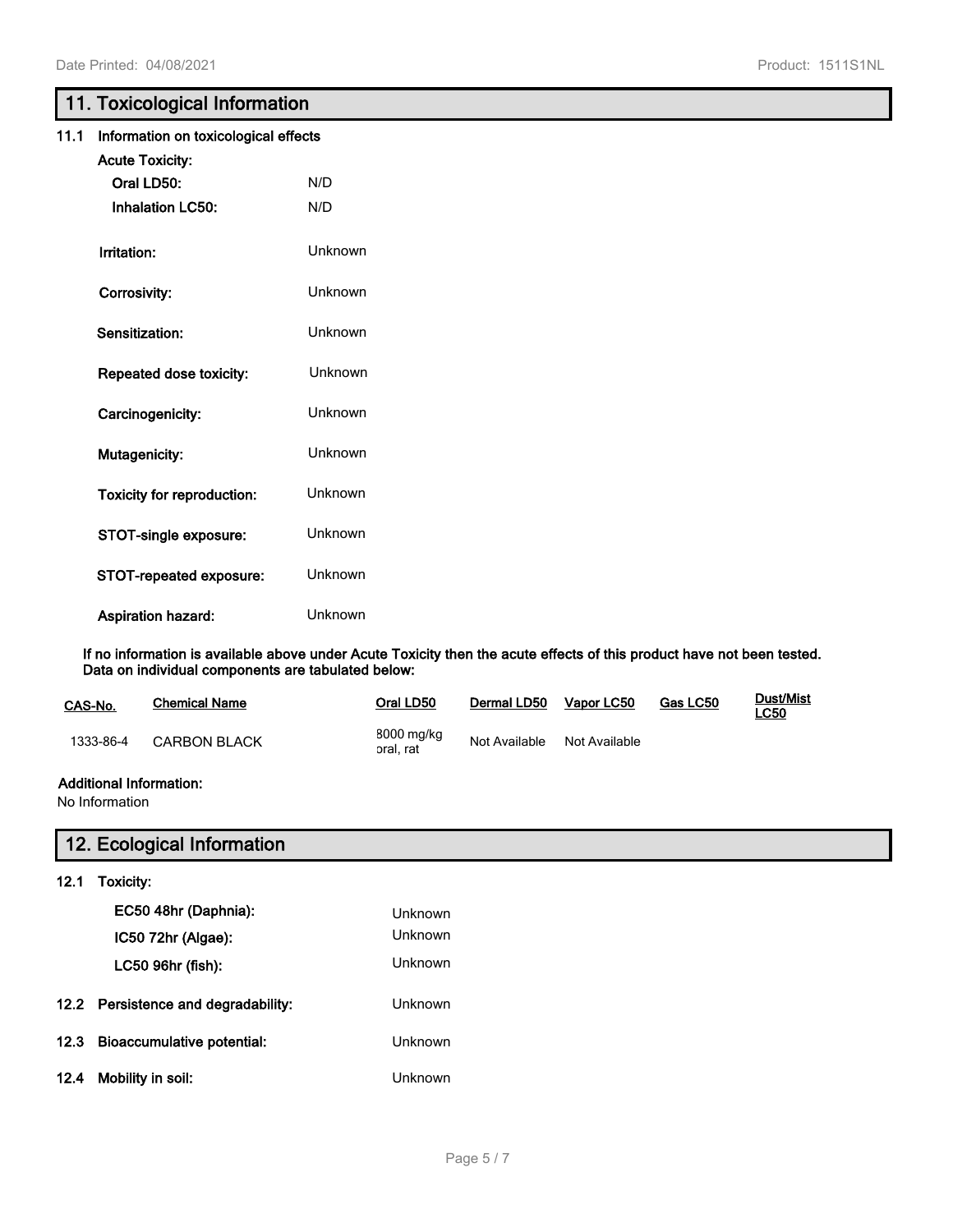|           | 12.5 Results of PBT and vPvB<br>assessment: |                             | The product does not meet the criteria for PBT/VPvB in accordance with Annex XIII. |                  |                |                  |
|-----------|---------------------------------------------|-----------------------------|------------------------------------------------------------------------------------|------------------|----------------|------------------|
|           |                                             | 12.6 Other adverse effects: | <b>Unknown</b>                                                                     |                  |                |                  |
| CAS-No.   |                                             | <b>Chemical Name</b>        |                                                                                    | <b>EC50 48hr</b> | IC50 72hr      | <b>LC50 96hr</b> |
| 1333-86-4 |                                             | <b>CARBON BLACK</b>         |                                                                                    | No information   | No information | No information   |

# **13. Disposal Considerations**

**13.1 WASTE TREATMENT METHODS:** Do not burn, or use a cutting torch on, the empty drum. If recycling is not practicable, dispose of in compliance with local regulations. Dispose of in accordance with local regulations. Empty containers should be taken to an approved waste handling site for recycling or disposal.

# **14. Transport Information 14.1 UN number** N/A **14.2 UN proper shipping name** Not Regulated **Technical name** N/A **14.3 Transport hazard class(es)** None **Subsidiary shipping hazard** N/A **14.4 Packing group** N/A **14.5 Environmental hazards Environmental hazards Unknown 14.6 Special precautions for user Unknown EmS-No.:** N/E 14.7 Transport in bulk according to Annex II Unknown **of MARPOL 73/78 and the IBC code**

# **15. Regulatory Information**

**15.1 Safety, health and environmental regulations/legislation for the substance or mixture:**

# **U.S. Federal Regulations: As follows -**

### **CERCLA - Sara Hazard Category**

This product has been reviewed according to the EPA 'Hazard Categories' promulgated under Sections 311 and 312 of the Superfund Amendment and Reauthorization Act of 1986 (SARA Title III) and is considered, under applicable definitions, to meet the following categories:

#### None Known

### **Sara Section 313:**

This product contains the following substances subject to the reporting requirements of Section 313 of Title III of the Superfund Amendment and Reauthorization Act of 1986 and 40 CFR part 372:

### **Chemical Name CAS-No. %**

No SARA 313 substances exist in this product above de minimis concentrations.